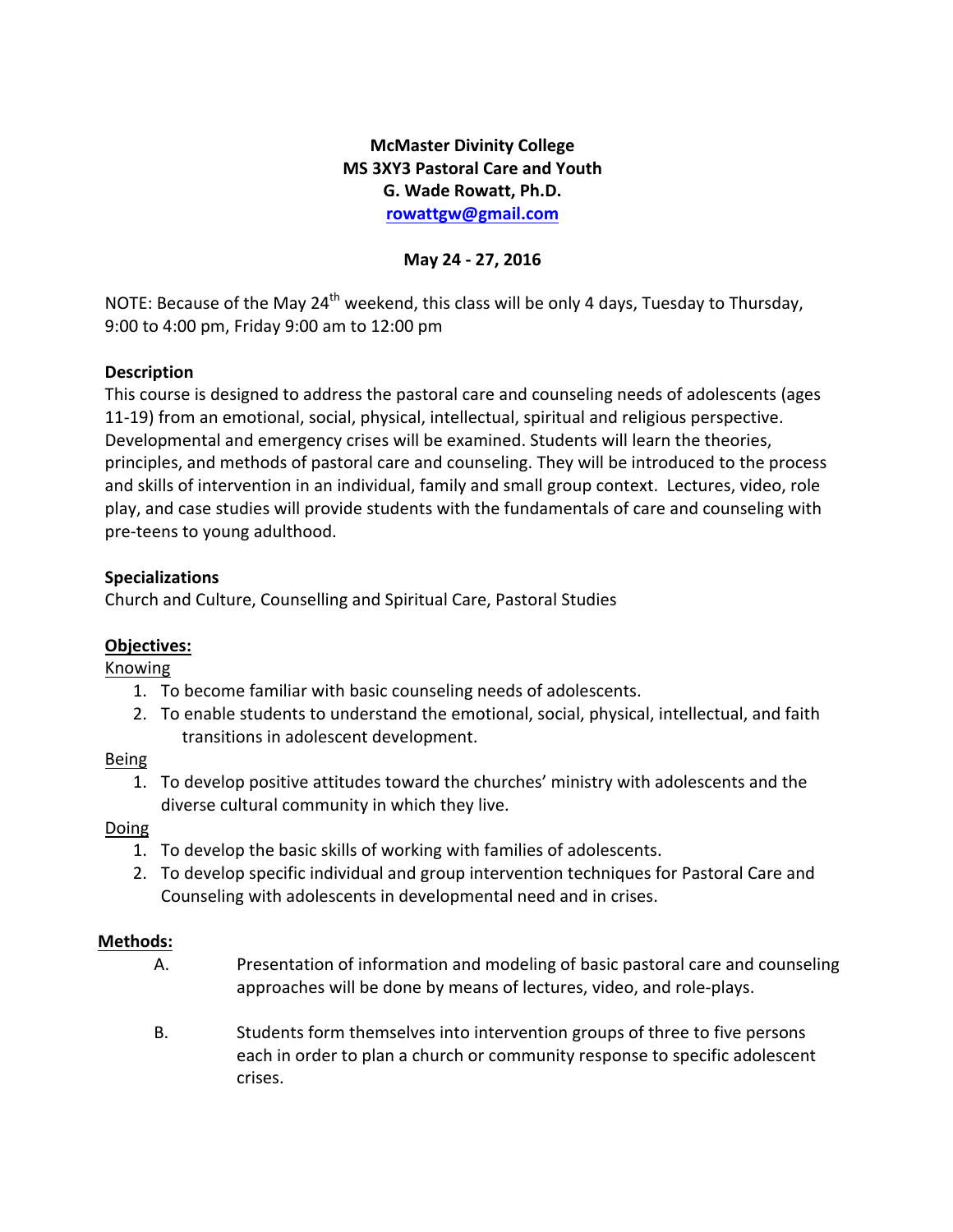- C. Independent library research will focus on readings, both assigned and elective, and the keeping of a reading journal derived from community observations and experiences in class.
- D. Independent research projects will focus either on theory of adolescent development or a selected crisis.
- E. Students will write two book reviews on the text books or a selection from the bibliography if they have already read these texts.

### **Required Texts**

Rowatt, G. Wade, Adolescents in Crises Scales, Peter, et al. Developmental Assets

#### **Requirements:**

Relax, share in class, and participate in group discussions.

- A. Care for each other in the class and the groups.
- B. Turn in **two book reviews** on Rowatt Adolescents in Crises and Scales, Leffert, and Roehlkepartain, Developmental Assets. One is **due by the third day** of class and the other **two weeks later**. **(50%)**
- C. The **research project** can be a summary of a theory of developmental issues or a discussion of a crisis that the student has observed in adolescents. Reflect at least two resources other than those in class. **(25%)**
- D. A self-assessment and journal of class questions, reactions, and reading issues will be due the last day of class. **(25%)**

**Book Reviews** should include:

- 1. Give the Author, Title, and Publication Data. Provide a brief statement of who the **author** is and his or her **background** for writing this book.
- 2. State the **purpose** of the book and the **methodology** of the author.
- 3. How well did the author **accomplish the stated purpose**?
- 4. **Summarize each chapter** in sentence form. Give **your brief understanding** of the main points.
- 5. What were the **strengths and weaknesses** of this book?
- 6. **How** would you hope to use this in your current and/or future ministry?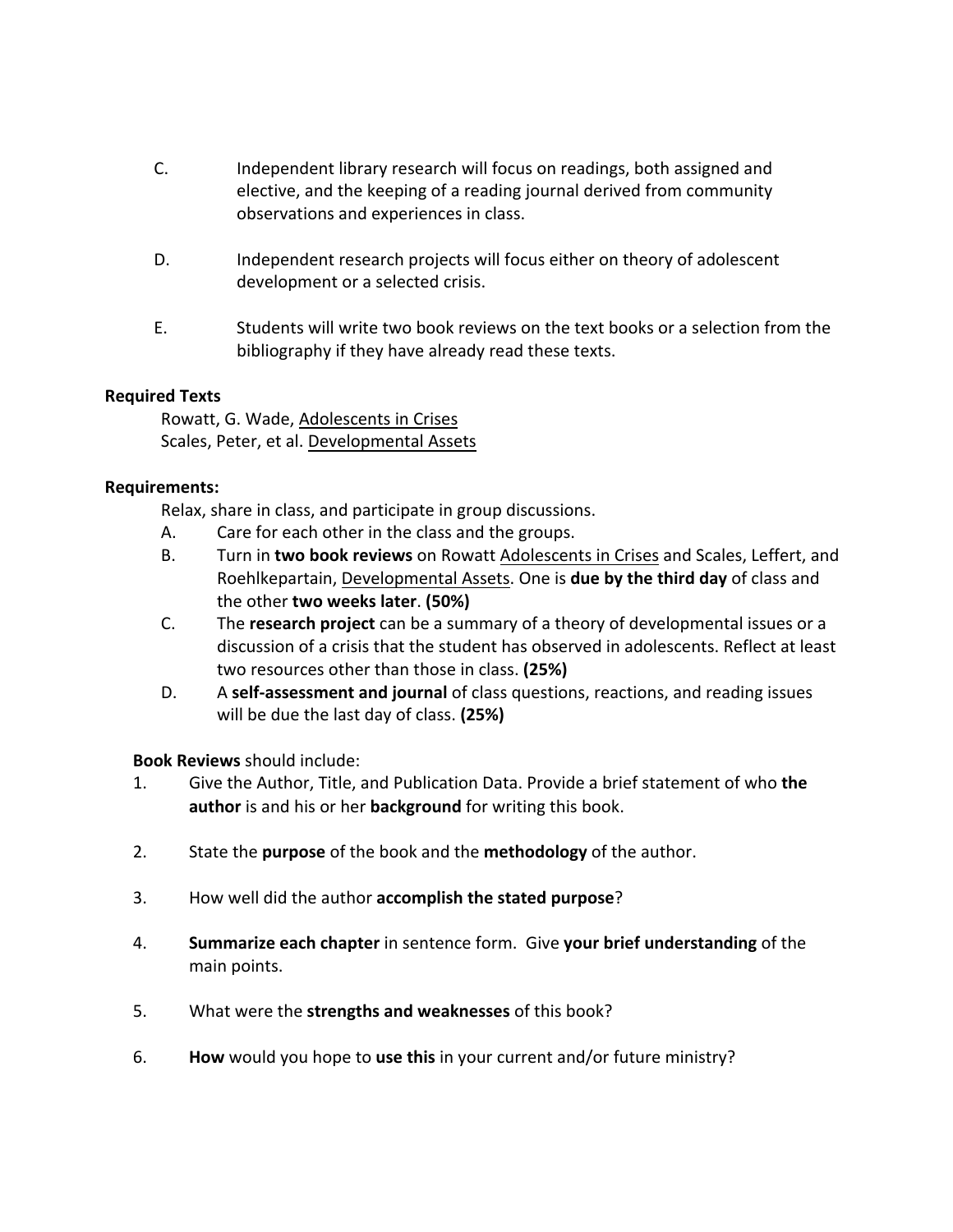- 7. Would you **recommend** this book to others? Who? Why?
- 8. If you use other reviews, be clear about **giving credit** and citations

#### **Grading:**

- 25% Book Review
- 25% Second Book Review
- 25% Research Project
- 25% Self-assessment and journal from group participation

#### **Class Schedule:**

| May 24 | Introductions and expectations,                             |
|--------|-------------------------------------------------------------|
|        | Understanding Pastoral Care and Counseling with Adolescents |
|        | <b>Formation of Research Teams</b>                          |
|        | Theological foundations of Pastoral Care and Counseling     |
|        | <b>Understanding Adolescents</b>                            |
|        | Erickson on Adolescents                                     |

- May 25 Developmental Assets and Teens Research Group Meetings Family Dynamics and Adolescents Care and Adolescent Faith Development Counseling and Adolescent Depression and Suicide Counseling and Adolescent Substance Abuse
- May 26 Research Group Meetings Counseling and Sexual Problems of Adolescents Counseling Adolescent Anger and School Violence Care and Peer Pressure and Academic Problems Programs that Work
- May 27 Research Group Meetings Group Counseling with Adolescents Cultural Issues and Adolescents Group Evaluations Course evaluations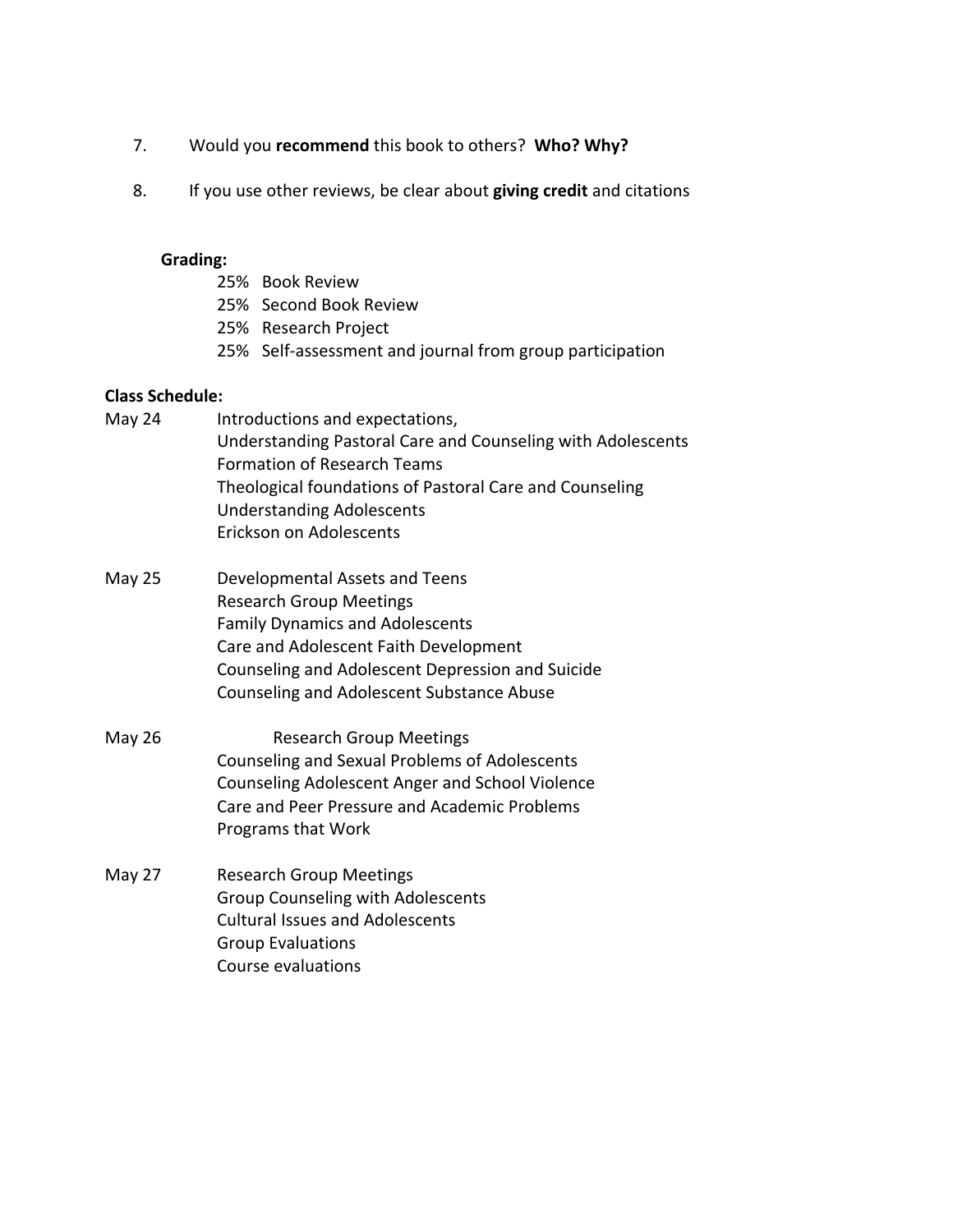#### **SELECTED BIBLIOGRAPHY**

Beattie, Melody, Codependent No More, 1987.

Clinebell, Howard, Basic Types of Pastoral Counseling, 1996.

\_, Well Being: A Personal Plan for Exploring and Enriching the Seven Dimensions of Life, 1991.

Corey, M. S. and G. F. Corey, Groups: Process and Practice, 1996.

Devencenzi, Jayne and Susan Pendergast, Belonging: Self and Social Discovery for Children and Adolescents: A Guide for Group Facilitators, 1999.

Egan, Gerald, The Skilled Helper, 2000.

Fowler, James, Faith Development and Pastoral Care, 1987.

Gilligan, Carol, In A Different Voice: Psychological Theory and Women's Development, 1982.

Hiltner, Seward and Lowell Colston, The Context of Pastoral Counseling, 1961.

Jackson, Walter, Codependency and The Christian Faith, 1987.

Jacobs, E., Group Counseling: Strategies and Skills, 1997.

James, John W. and Frank Cherry, The Grief Recovery Handbook, 1988.

Lerner, Harriet, The Dance of Anger: A Woman's Guide to Changing the Patterns of Intimate Relationships, 1997.

Lester, Andrew D., The Angry Christian, 2003.

Oates, Wayne E., Confessions of A Workaholic, 1971.

Oates, The Christian Pastor, 1984.

Oates, The Struggle to Be Free, 1983.

Patton, John, Pastoral Counseling: A Ministry of the Church, 1984.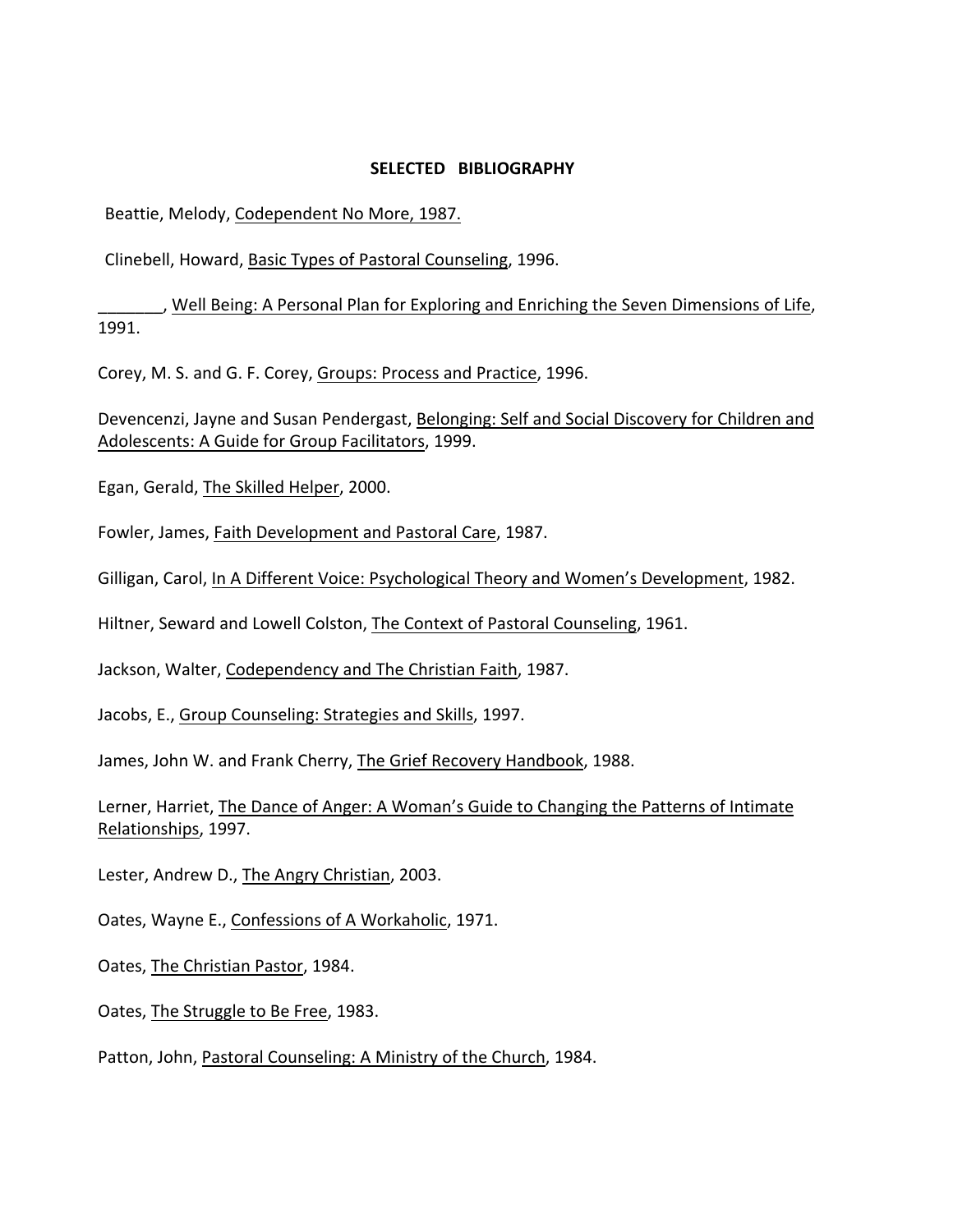Ross, Sheldon D., Group Therapy With Troubled Youth, 1998.

Rowatt, Wade, Adolescents in Crises: A Guidebook for Parents, Teachers, Ministers, and Counselors, 2001.

Scales, Peter, et.al. Developmental Assets, 2004.

Stillion, Judith M. and Eugene E. McDowell, Suicide Across the Life Span, 1996.

Wimberly, Edward P., Counseling African American Marriages and Families, 1997.

Wright, Jesse H. and Monica Ramirez Basco, Getting Your Life Back: The Complete Guide to Recovering From Depression, 2001.

#### **Policies for all Courses at McMaster**

### **Textbook Purchase:**

All required textbooks for this class are available from the College's book service, READ On Bookstore, Room 218, McMaster Divinity College. Texts may be purchased on the first day of class. For advance purchase, you may contact READ On Bookstores, READ On Bookstore, 5 International Blvd, Etobicoke, Ontario M9W 6H3 : phone 416-620-2934; fax 416-622-2308; e-mail books@readon.ca. Other book services may also carry the texts.

**College Style for Submission of Written Work ~ All written work—unless informed** otherwise by the instructor-is to be submitted in accordance with the McMaster *Divinity College Style Guide for Essays and Theses,* available on the McMaster Divinity College website.

**Academic Dishonesty**  $\sim$  Academic dishonesty is a serious offence in the academic world that may take any number of forms, including plagiarism, the submission of work that is not one's own or for which previous credit has been obtained, and/or unauthorized collaboration with other students. Academic dishonesty can result in severe consequences, e.g., failure of the assignment, failure of the course, a notation on the transcript, and/or suspension or expulsion from the College. It is your responsibility to understand what constitutes academic dishonesty. Please refer to the McMaster Divinity College Statement on Academic Honesty located at

https://www.mcmasterdivinity.ca/programs/rules-regulations

**Inclusive Language** ~ McMaster Divinity College uses inclusive language in worship services, student written materials, and all of its publications. In reference to biblical texts, the integrity of the original expressions and the names of God should be respected. The NRSV is a good example of the use of inclusive language. It is expected that all